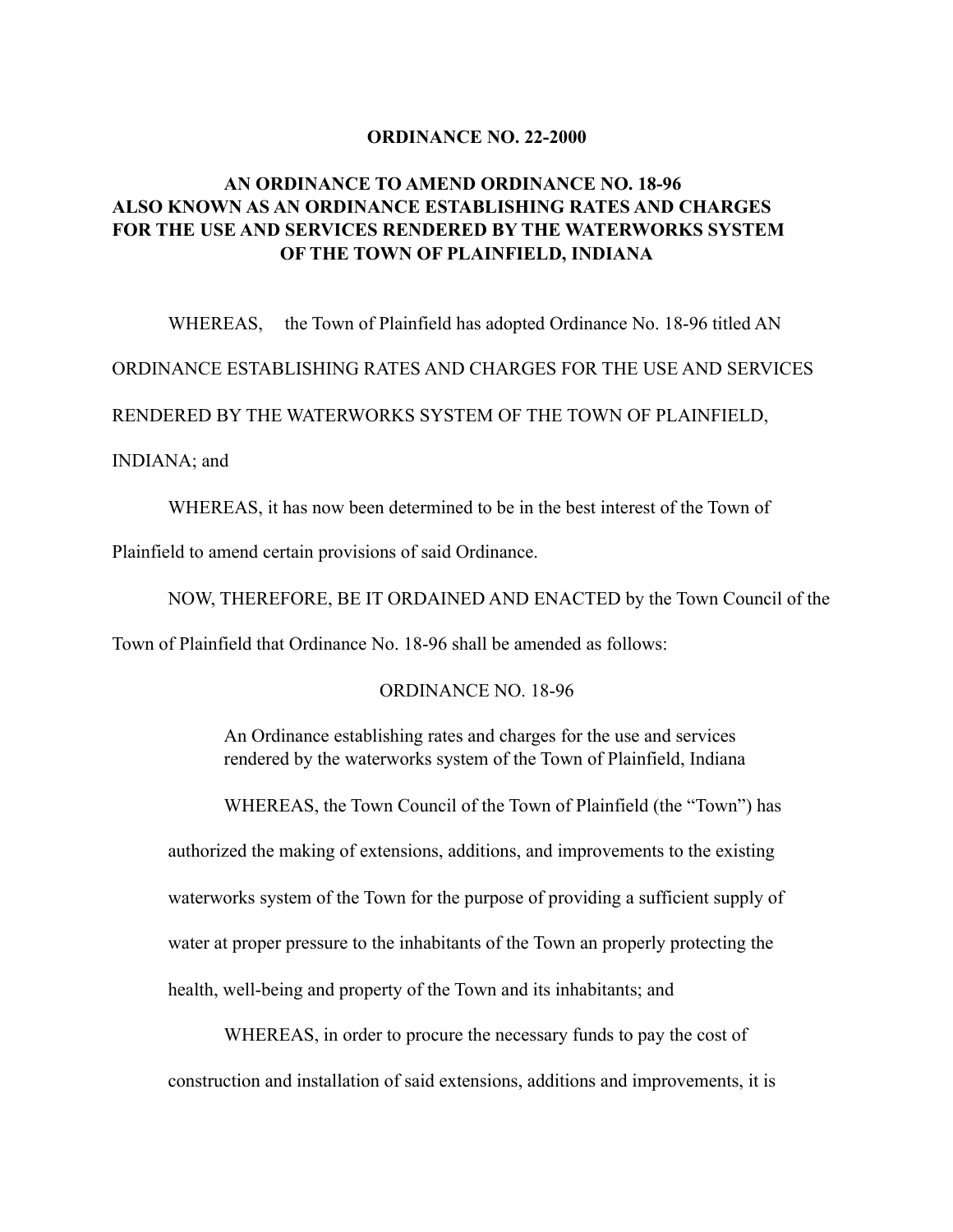necessary for the Town to issue and sell waterworks revenue bonds payable solely

out of the revenues of said waterworks system, which revenues under the existing schedule of rates and charges are insufficient to enable the Town to finance the needed extensions, additions and improvements; and

 WHEREAS, the Board of Trustees did adopt Ordinance No. 11-86 on November 24, 1986, which was amended by Ordinance No. 3-87 dated August 24, 1987 (collectively, the "Prior Ordinances"), establishing rates and charges for the use of and services rendered by the waterworks system of the Town; and

 WHEREAS, it is deemed necessary to repeal and replace the Prior Ordinances in their entirety; and

 WHEREAS, it is necessary to establish a new schedule of rates and charges so as to produce sufficient revenue to pay expense of maintenance and operation, and to provide funds for necessary replacements and improvements to the waterworks system, and to pay the principal and interest on proposed revenue bonds in accordance with the applicable bond ordinance.

 BE IT ORDAINED BY THE TOWN COUNCIL OF THE TOWN OF PLAINFIELD, INDIANA:

 Section 1. There is hereby established the following rates and charges for the use and services rendered by the waterworks system of the Town of Plainfield to become effective on the first full billing period commencing on January 1, 2001. Such rates or charges shall be based upon the following criteria:

2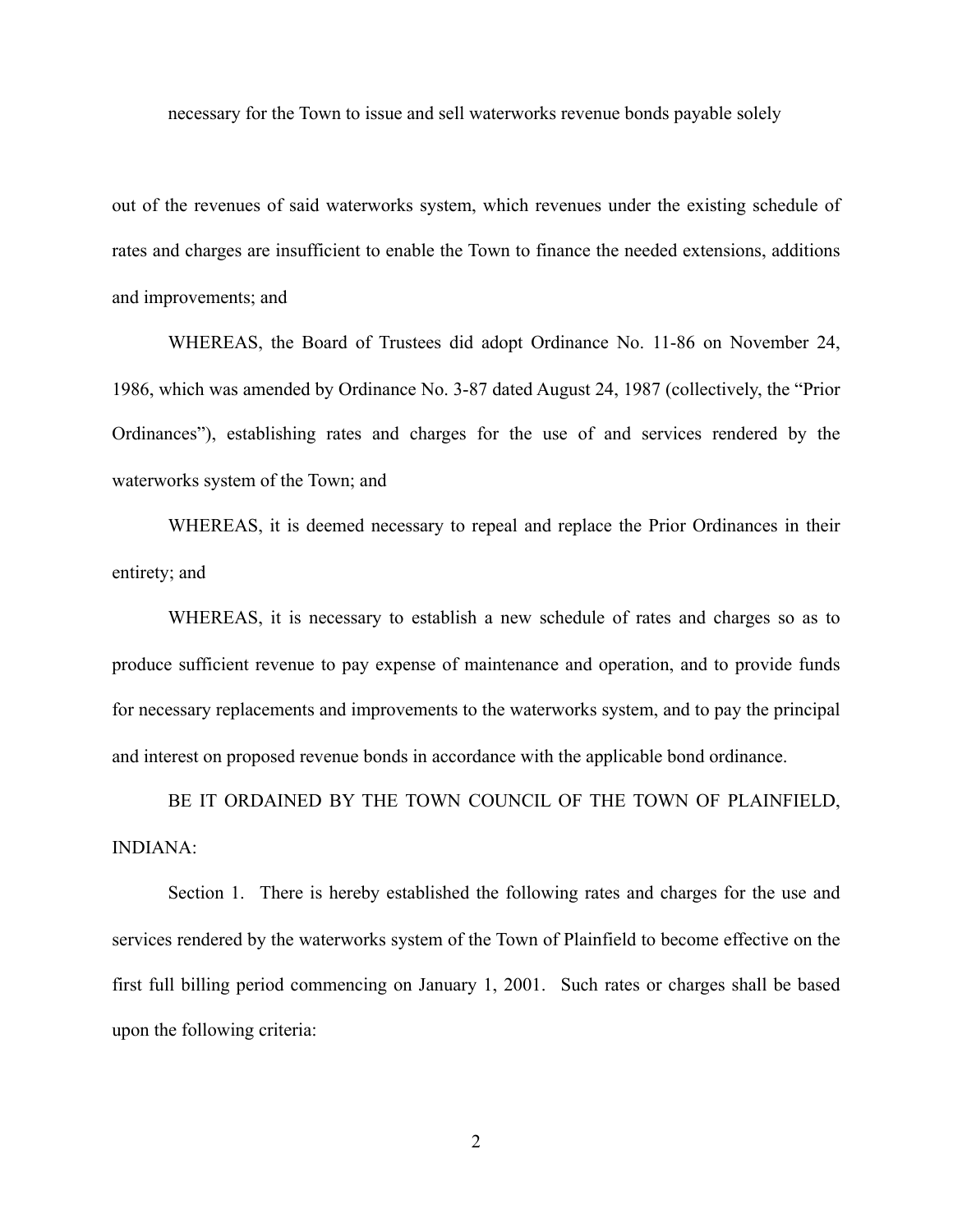| Minimum Monthly Charge  | Gallons | Minimum                    |
|-------------------------|---------|----------------------------|
| Meter Size              | Allowed | Monthly                    |
|                         |         | Charge                     |
| $5/8$ inch              | 2,000   | \$<br>5.20                 |
| $\frac{3}{4}$ inch      | 3,608   | 8.71                       |
| 1 inch                  | 5,673   | 13.06                      |
| $1\frac{1}{2}$ inch     | 10,106  | 21.75                      |
| 2 inch                  | 15,639  | 32.59                      |
| 3 inch                  | 21,333  | 43.46                      |
| 4 inch                  | 47,227  | 86.93                      |
| 6 inch                  | 104,827 | 173.95                     |
| 8 inch                  | 225,762 | 336.22                     |
| For All Usage Per Month |         |                            |
| Rate Per 1,000 Gallons  |         |                            |
| First 2,000 gallons     |         | \$2.60 per $1,000$ gallons |
| Next 3,000 gallons      |         | $2.18$ per 1,000 gallons   |

| Next $3,000$ gallons           | $2.18$ per 1,000 gallons   |
|--------------------------------|----------------------------|
| Next $15,000$ gallons          | $1.96$ per $1,000$ gallons |
| Next $20,000$ gallons          | $1.74$ per $1,000$ gallons |
| Next $60,000$ gallons          | $1.52$ per 1,000 gallons   |
| Next $100,000$ gallons         | 1.41 per $1,000$ gallons   |
| All over 200,000 gallons       | $1.09$ per $1,000$ gallons |
| <b>Fire Protection Service</b> |                            |

| For each fire hydrant per annum |          |
|---------------------------------|----------|
| Municipal                       | \$434.44 |
| Private                         | \$217.22 |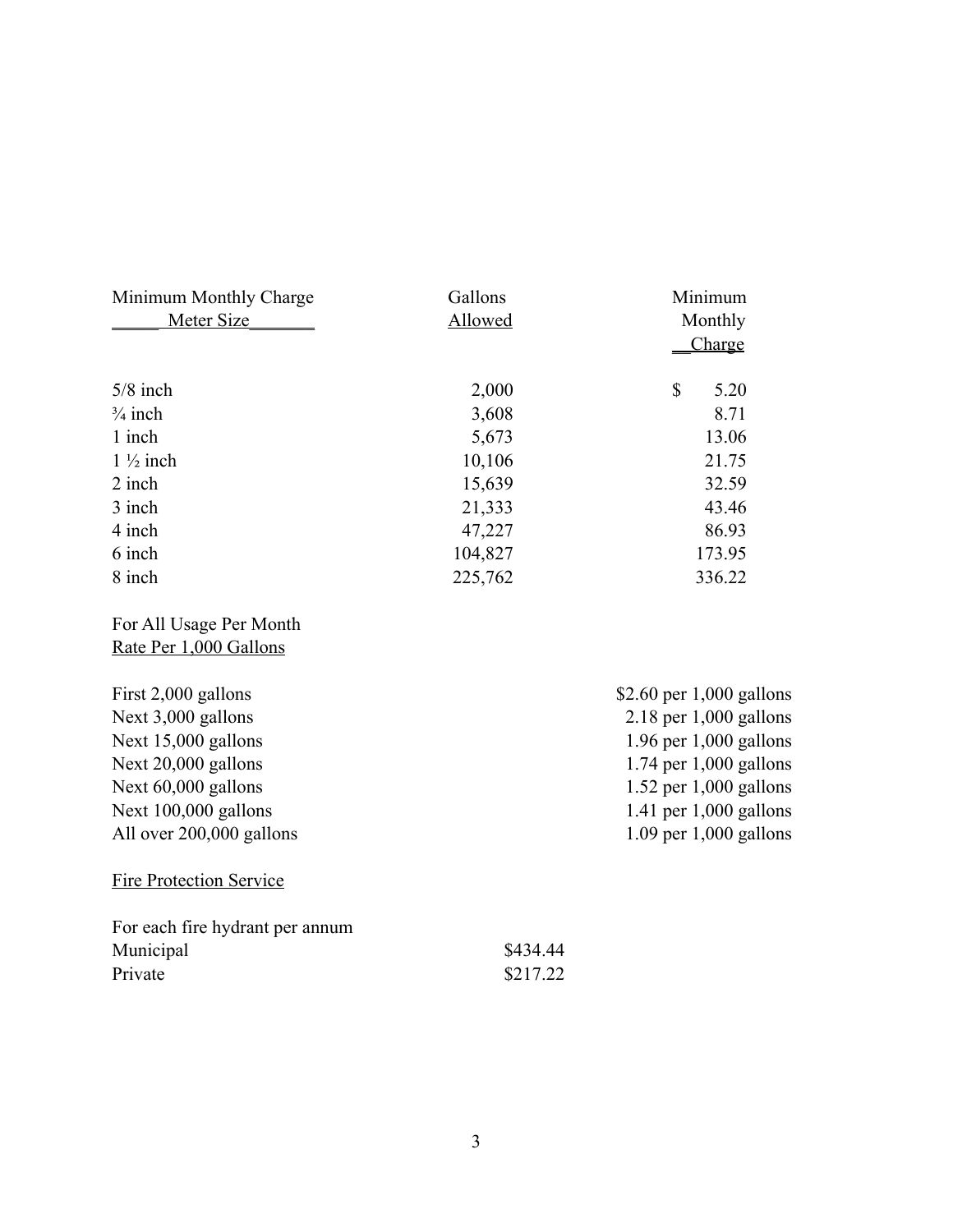## Fire Sprinkler System Per Annum \_\_\_\_\_Sprinkler Connection Size\_

| 1 inch              | 12.17<br>\$ |
|---------------------|-------------|
| $1\frac{1}{4}$ inch | 18.91       |
| $1\frac{1}{2}$ inch | 27.15       |
| 2 inch              | 48.22       |
| 3 inch              | 108.62      |
| 4 inch              | 193.11      |
| 6 inch              | 434.44      |
| 8 inch              | 773.64      |
| 10 inch             | 1,207.74    |
| 12 inch             | 1,737.77    |

## Tap On Charges Per Connection

5/8 or <sup>3</sup>/<sub>4</sub> inch meter (single tap) \$251.40  $5/8$  or  $\frac{3}{4}$  inch meter (double tap) \$291.56 Over <sup>3</sup>/<sub>4</sub> inch meter Actual cost but not less than \$291.56 Reconnection Charge \$ 25.00 Customer Meter Deposit New Home Connection  $\sim$  \$ 25.00

| $W = V \cdot V$ |
|-----------------|
| 26 00           |
| 100.00          |
| 101.00          |
|                 |

### Damage to Meter Charge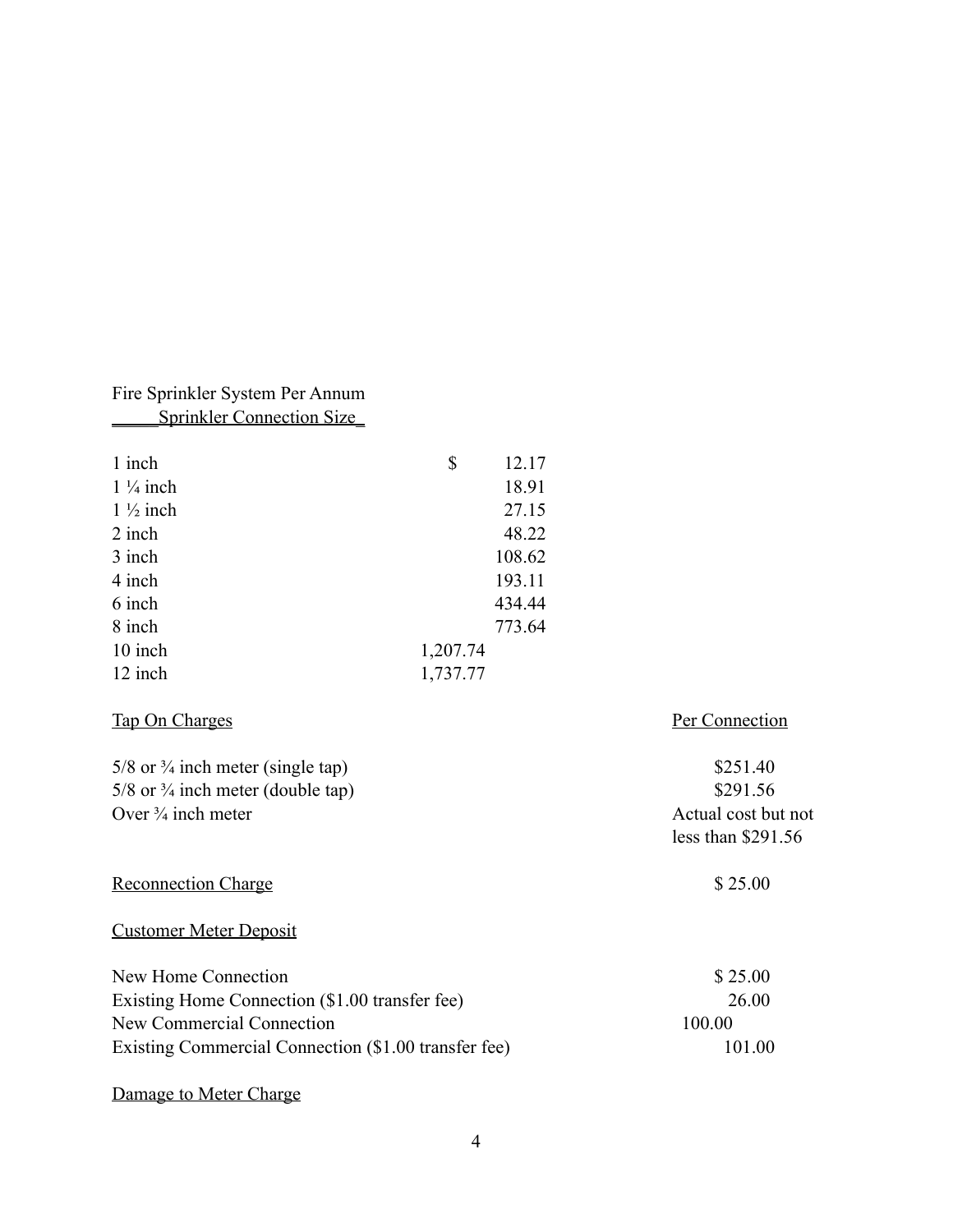| Penalty                       | \$25.00             |
|-------------------------------|---------------------|
| Labor and Materials to Repair | <b>Actual Costs</b> |
|                               |                     |
| <b>Bad Check Charge</b>       | \$15.00             |

 Section 2. (a) No connection to the Town's waterworks system shall be allowed until a permit is obtained and payment of Availability Fees and Tap-On

Charges have been made to the Town, or if applicable, payments have been arranged in accordance with Section 2 (c ) of this Ordinance.

 (b) "Availability Fee" is the charge to a user for a new or additional connection to the Town's waterworks system and is charged in return for the Town making available to such user the Town's waterworks system consisting of all facilities and operations necessary to provide water utility service to such user. The Availability Fee is hereby established in the amount of Four Hundred Dollars (\$400.00) per EDU or 300 GPD of estimated average flow. The amount of the Availability Fee may, from time to time, be changed by the Town Council.

 (c) Payment of the Availability Fee and Tap-On Charge shall be made at the following times:

> (1) For new construction, both the Availability Fee and Tap-On Charges shall be paid in full before the issuance of a building permit;

> > 5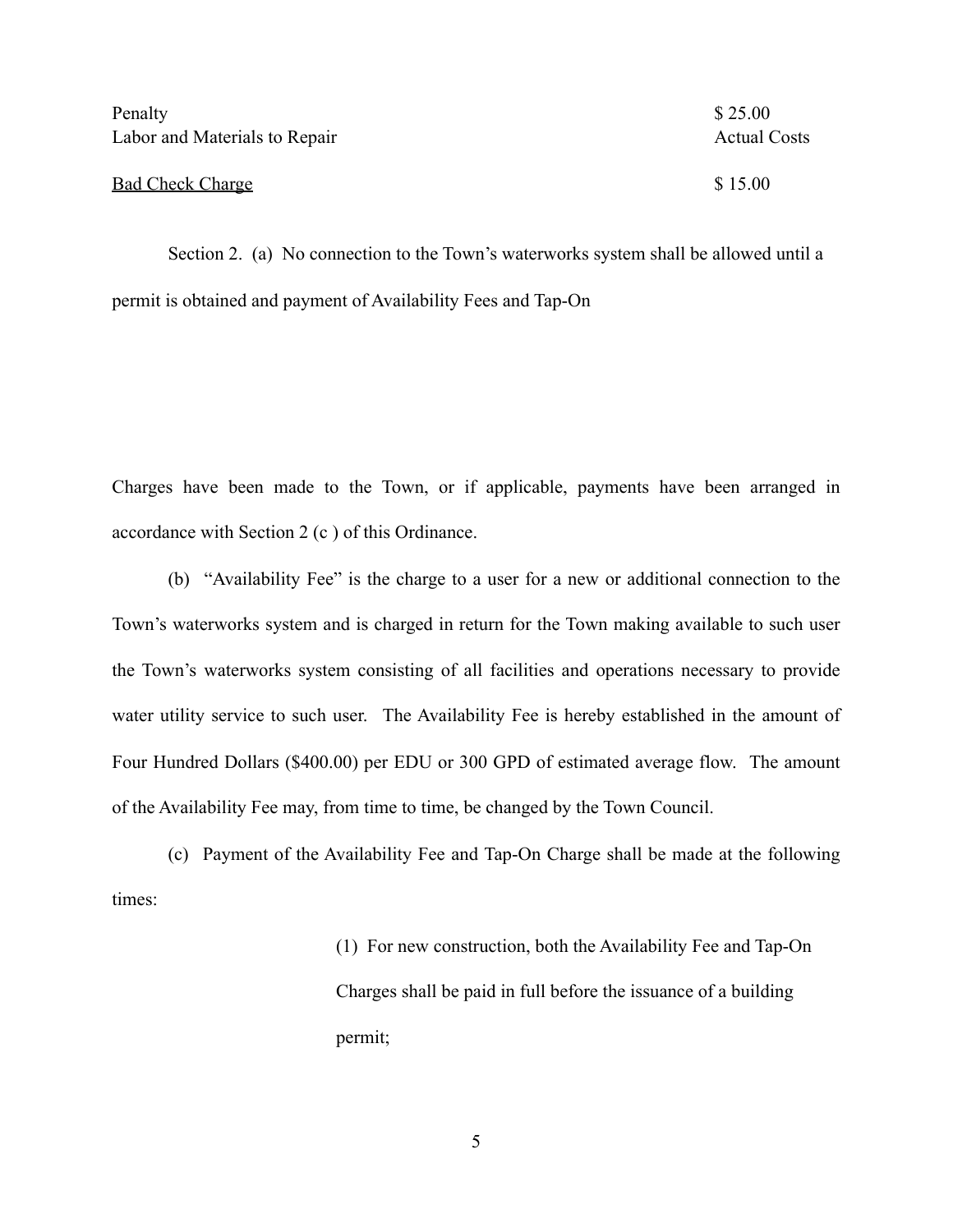(2) For all new or additional users not qualifying as "new construction", both the Availability Fee and Tap-On Charges shall be paid in full before the new or additional connection is made to the Town's waterworks system.

 Section 3. Charges for water service shall be made each month of the calendar year. All bills are to be rendered as of the first day of the month following the month for which charges are made, and shall be due and payable on the date of rendition thereof;

provided, however, that if said bills are paid within fifteen (15) days, they shall be considered current.

 Section 4. If rates charged for services are not paid in full within fifteen (15) days after rendition of the bill therefore, a collection or deferred payment charge of ten percent (10%) on the first Three Dollars (\$3.00) and three percent (3%) on the excess over Three Dollars (\$3.00) shall be immediately due and payable.

 Section 5. That all water service shall be discontinued without further notice if the rates or charges for such service are not paid within sixty (60) days after rendition of the bill therefore.

 Section 6. The rates and charges herein established shall be collected from the owners, occupants and users of the premises within the Town from and after the effective date of this Ordinance.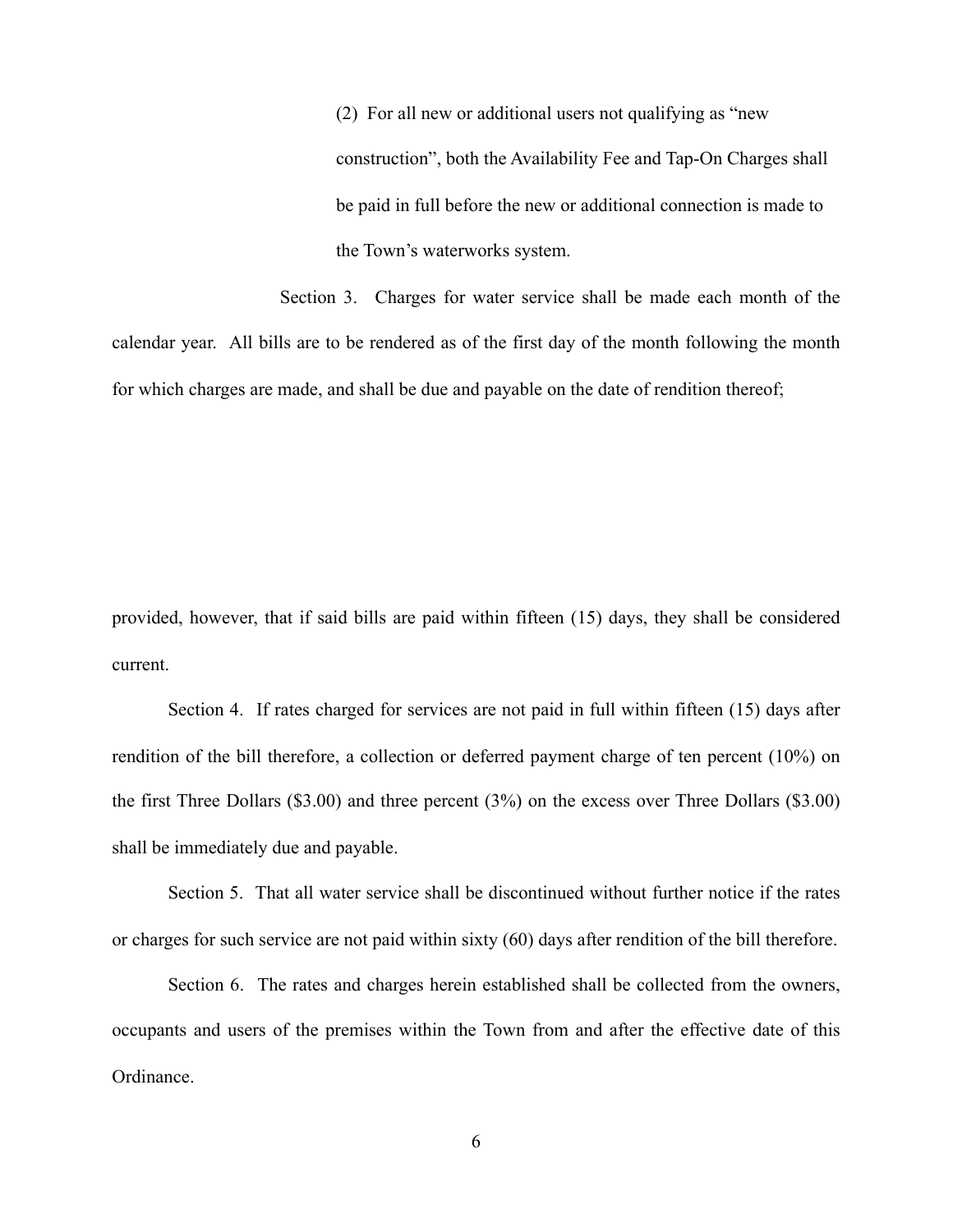Section 7. No water from the Town's waterworks supply shall be turned on for any service in any premises, by any person except as authorized by the town Council to perform such service.

 Section 8. Every user who has been disconnected for non-payment of charges, or new users, or new customers, shall pay a deposit in the amount set forth in Section 1 above. The sum retained by the Town to insure such deposit, less any amount due the Town for service, shall be refunded without interest at the conclusion of such users' or customers' use of the Town's waterworks system.

 Section 9. All water pipes and connection shall comply with and be installed in accordance with the direction of the Town Engineer of the Town of Plainfield, Indiana.

 Section 10. This Ordinance replaces and supercedes the Prior Ordinances and upon adoption and passage of this Ordinance by the Town, the Prior Ordinances shall be specifically repealed.

 Section 11. The invalidity of any section, clause, sentence or provision of this Ordinance shall not affect the validity of any other part of this ordinance which can be given effect without such invalid part or parts.